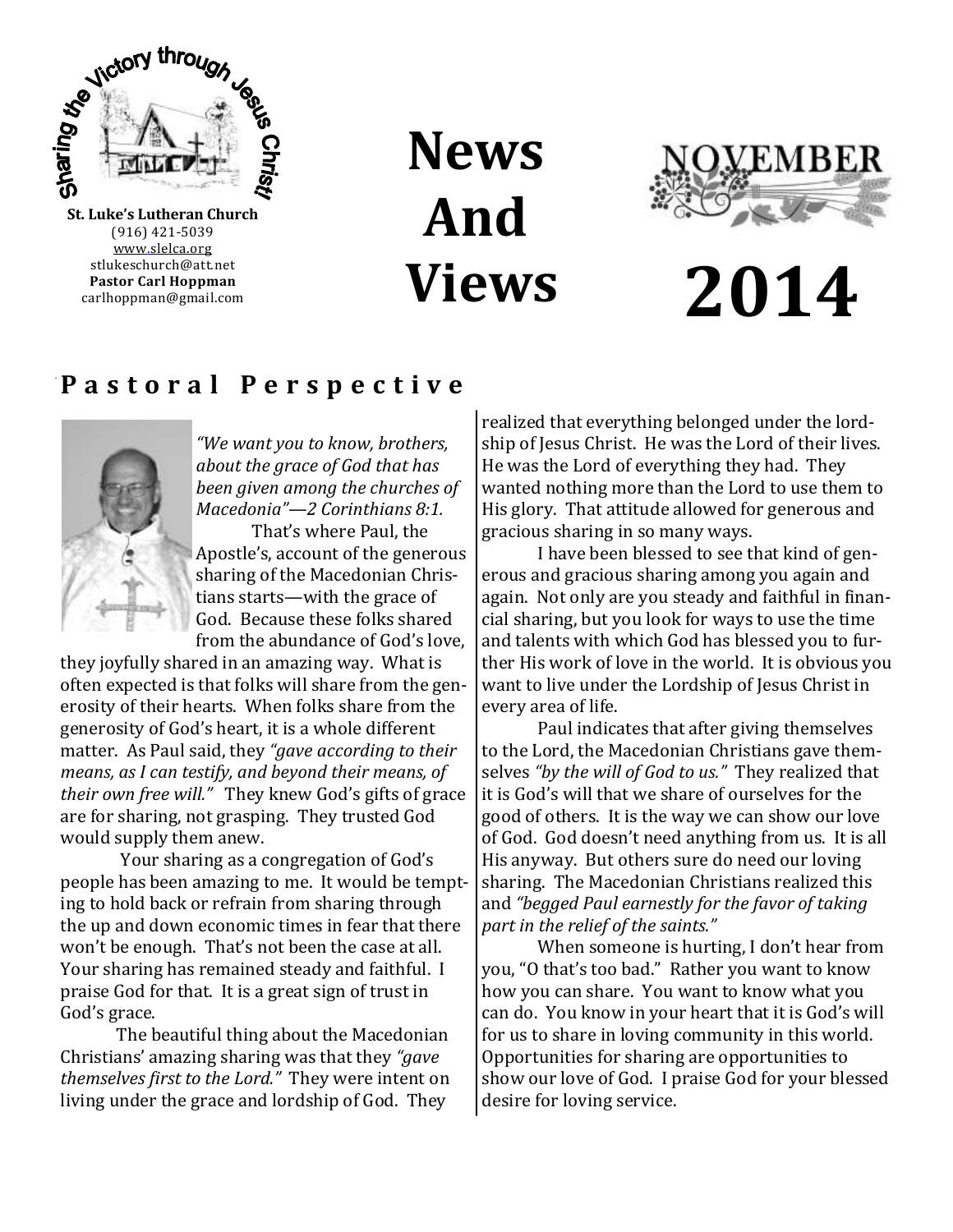It is truly a privilege to serve as your pastor. I know our future is very bright in the Lord as He continues to pour treasures of His grace upon us for sharing.

> *Spreading, Serving and Sharing with You, Pastor Carl*



We are entering the last few months of the calendar year and have begun the budget process for 2015 and the

search for new leaders to fill upcoming vacancies on the Church Council. These are important tasks to ensure we manage our resources and plan ahead for programs and outreach that allow us to our mission of "spreading, serving, and sharing". Please consider how you can assist St. Luke's in the coming year. We need everyone's support as we look to the future.

The church officers and board chairs have had a few strategic planning meetings to assist in determining our strengths and weaknesses, and identifying and resolving some known challenges. I hope to be able to present some of our efforts at the annual meeting in December or in the annual reports at the end of the year.

WELCA's recent Fall Festival was a great time of sharing with the community and providing some funds for their benevolence support. Lots of church folks out early setting up, cooking breakfast and lunch, and interacting with many members of the community. A great chance to be involved in the work of St Luke's.

Our stewardship committee will soon be helping us focus on our many talents and treasures and how we can put those to work here at St. Luke's. I hope

you can find a place to use your talents in the workings of St Luke's and to help us continue to improve our efforts in all phases of the church programs. We always have lots to do and try to have fun along the way.

See you in church!

Your fellow servant in Christ,

*Bob Behr*



This year's Fall Festival and Family Fun Day was a great success. Many thanks go to everyone who volunteered and supported WELCA; with your help we were

able to raise just over \$2000 for our annual benevolence. We were blessed with wonderful weather, met new people, and saw old friends. An event of this nature could not be possible without the help of many people. From the folks who planned to everyone who was involved in collecting and sorting, from everyone who helped the day of, or donated baked good or white elephants to everyone who attended the event or helped clean up afterwards. We are incredibly grateful to everyone.

As we head into the end of our program year we are thrilled to have had such a remarkable fundraising year. We're excited to be able to pay this forward with our annual benevolence giving at the end of the year. I would encourage everyone to consider an organization that they would like WELCA to consider for benevolence this year; these recommendations can be submitted in written form by leaving a note in the WELCA box in the church office or emailing us at our new email address: [welca@slelca.org.](mailto:welca@slelca.org)

One of the local organizations we were able to support with a portion of last year's benevolence is the South Sacramento Interfaith Partnership, a local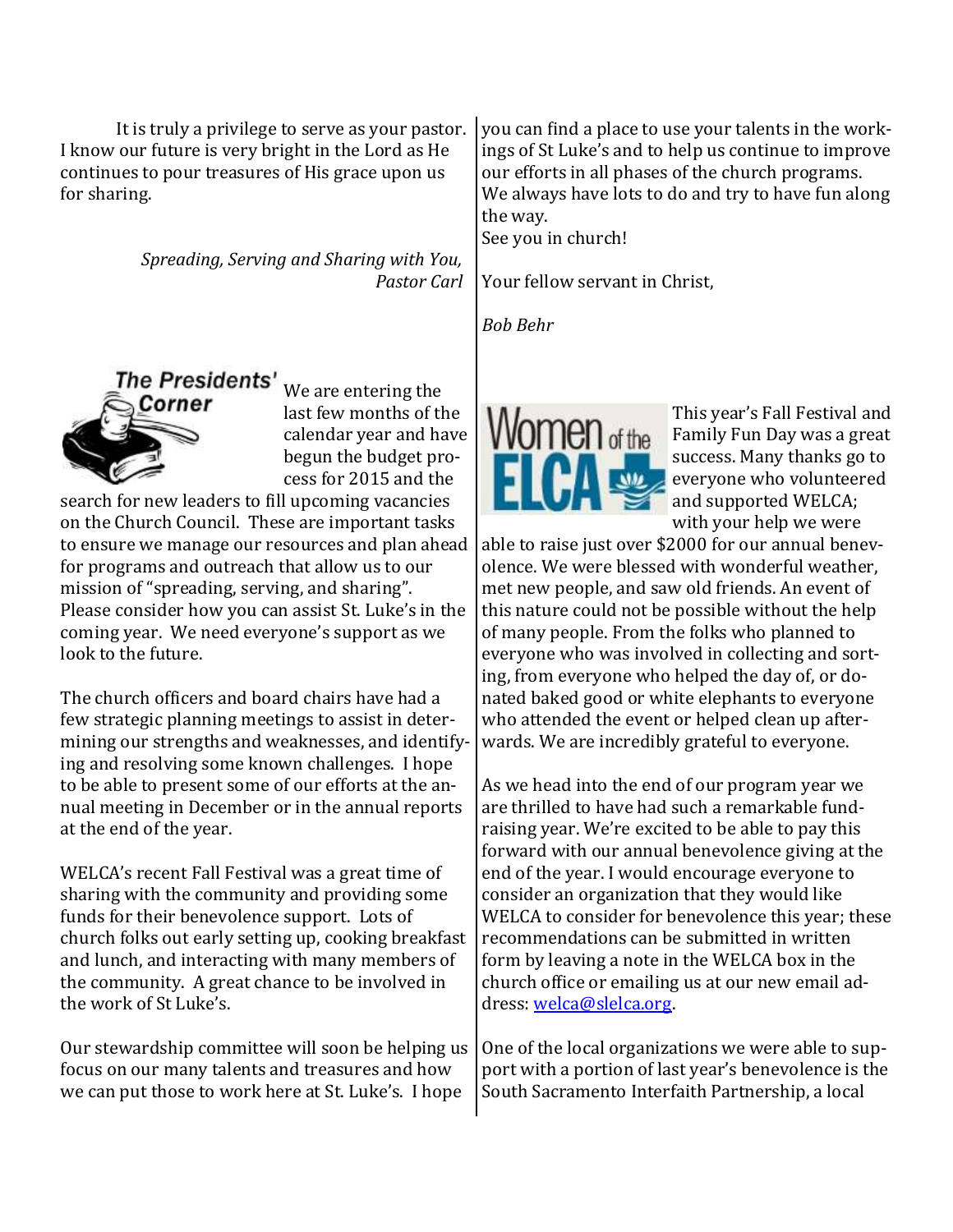food closet that serves and supports families in need within our local community. At our next meeting on Saturday, November 8th at 11:30am we will be collecting non-perishable food items to support the [South Sacramento Interfaith Partnership.](http://www.pages.drexel.edu/~bb487/final/finalIndex.html) You are welcome to join us as we come together for our last business meeting of the year. You're invited to bring a soup or salad to share!

As we begin the holiday season I would like to encourage everyone to consider the blessings in your life. On November 23rd, the Women of the ELCA will be hosting the annual Thankoffering Sunday; leading worship gathered together to joyfully give thanks and praise for what God has given to us as we celebrate women of faith through the generations. If you are interested in being involved in the Thankoffering Service please let me know, or keep a look out for a sign-up sheet to participate in the service.

Finally, the ELCA's Women and Justice: One in Christ Task Force requested the ELCA Church Council to authorize a social message on genderbased violence, because of growing level of genderbased violence throughout our society today. As referenced on the ELCA's website "Gender-based violence includes, but is not limited to, rape, sexual abuse, physical and sexual assault, domestic and dating violence, and sexual harassment. It can be perpetuated by anyone." I would encourage everyone to read the draft the ELCA has published for public comment and respond here: [http://](http://www.elca.org/Faith/Faith-and-Society/Current-Social-Writing-Projects/Gender-Violence) [www.elca.org/Faith/Faith-and-Society/Current-](http://www.elca.org/Faith/Faith-and-Society/Current-Social-Writing-Projects/Gender-Violence)[Social-Writing-Projects/Gender-Violence.](http://www.elca.org/Faith/Faith-and-Society/Current-Social-Writing-Projects/Gender-Violence)

In Christ's Service, *Holly Hoppman WELCA President*



The September 27 "All Members Work Day" was a huge success. Despite the damp weather, much was accomplished. Windows were washed; tree debris was removed from the roofs; **all** the gutters were cleaned (a big, but much needed chore); the Linfor Memorial was cleaned; trash was pick up; excess tree droppings were removed from the planters and wheeled away; and the paved areas were swept and/or blown clean.

The Property Board thanks all the Work Day participants: Larry Dockter, Jack Fenske, Dorothy Haney, Kirsten and Ed Ireton, Bruce Kiser, Clarence Korhonen, Jon Linfor and son Paul, Judy and David Saxby, Christiana Wilson and grandson Fedel, and Chuck Yakabe. Their hard work made the Day a success.

The next Work Day will be held in the spring of 2015; all are welcomed. And again, thank you to the workers who "pitched in" last month.

*Clarence Korhonen, Chairperson St. Luke's Property Board*

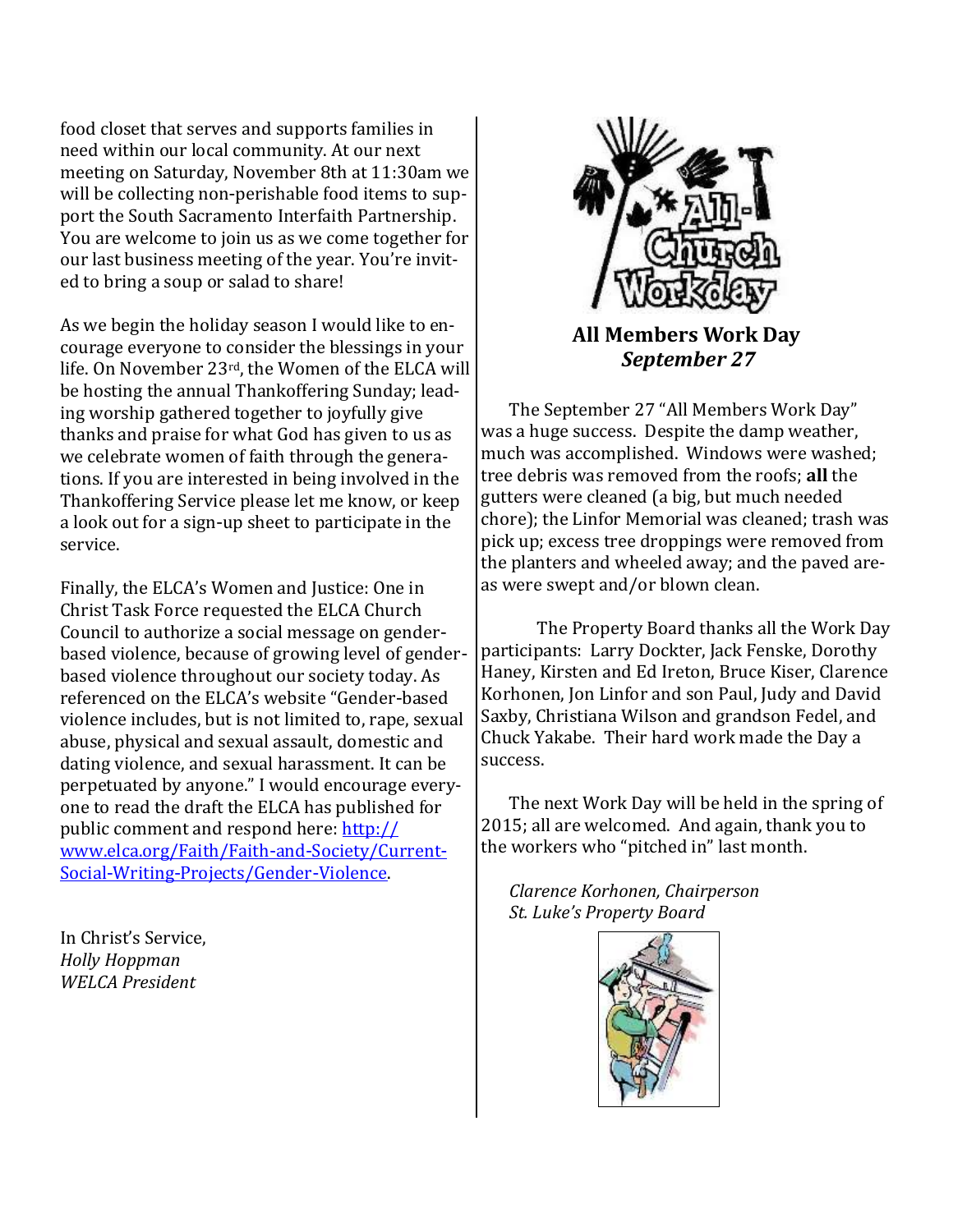

Community Concerns We were pleased to welcome Faith Thomas as a member of the Board.

> Once again, we thank everyone who participated in any way to allow the filling of 108 back

packs to be donated to Charles Mack and Parkway Schools and delivered by Al and Peggy Moser and Mack Vance. It is hard to explain how very thankful they were for this outpouring of love, by our Congregation, to those who ordinarily would not have been able to afford these necessary items for their educational opportunity.

The Children's baby clothing exchange has been a huge success – thank you Carole Edwards for organizing all of the clothes that have been generously donated. We will now advertise on Craig's List and the Penny Saver letting people know that the clothes are available. Lynn Gavia will be asked to update the flyer.

A check for \$125.00 from Special Funds will be sent to Pelican Bay State Prison in celebration of 300 attendees (10 percent of the population) who have accepted Jesus Christ as their personal savior for the church Christmas Dinner. God works in mysterious ways even in the darkest of places.

We thank Marlene Kiser and Triss Hoppman for sitting at the table at the Fall Festival, for Peggy Moser and Katie Iniguez for their support in giving out information to inform the community of the wonderful opportunities we have to offer at St. Luke's.

The Winter Sanctuary date has been changed from Sunday, January 18 to Sunday, March 22<sup>nd</sup>. Al Moser, as coordinator of this event, has been asked to attend a meeting regarding the County Zoning Code but hopefully this will not interfere with our plans to sponsor this event.

We are very excited that The Sacramento Youth Band members will be eating with the homeless people and putting on a performance for them – more information to follow closer to the actual date.



#### **Remember This?**

We are back – Judy Saxby and Carol Carney, once again, hope you have a lot of "White Elephants" moving from place to place because

you are not sure what to do with them! We would love to have you consider donating them for the Fall Festival, October 4.

Well, once again, your generosity was overwhelming and we can't thank you enough for your support. It is unbelievable that we cleared \$679.60 worth of dollars, quarters and dimes on "White Elephants"!

We want you to know that the money is going to benevolence but, if you were fortunate enough to join us and see the people that came to allow us to care for many who are less fortunate in our Church community, it meant much more than the money we collected. The happy, thankful people that bought from us, many repeaters from past years, made it such a very rewarding, fun filled experience! All of the little children were so well behaved with so many words of appreciation and even some hugs to go with it!

A very special thank you to my amazing co-chair, Judy Saxby, who stayed by the cash box the whole time, did the pricing, and collecting of most of the money.

Special thank you to those that helped us with the following – we could not have done it without you!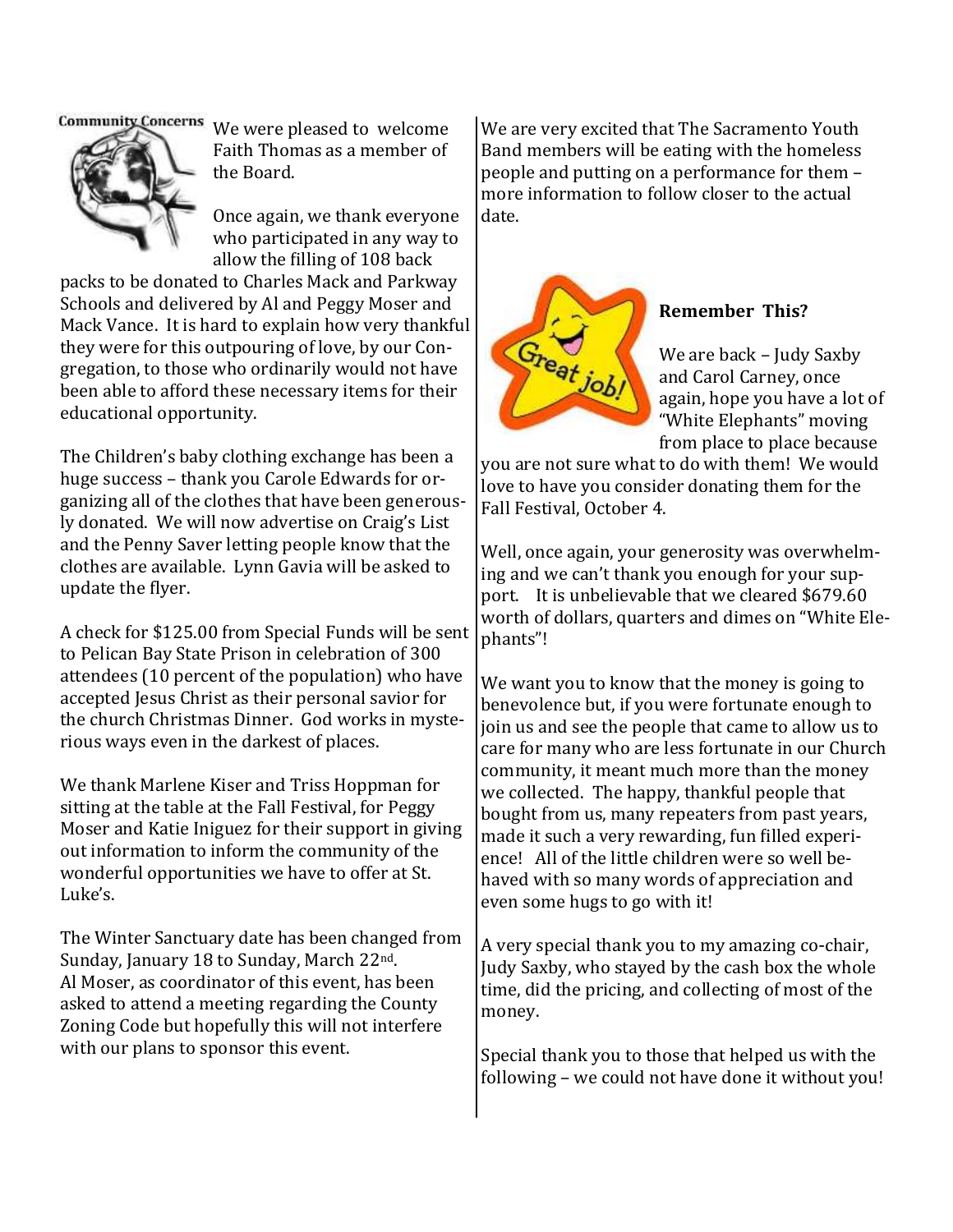**Signs** Jack Fenske Jerry Carney

Sorting of White Elephants - Thursday, October 2. Mary Harris Micki Fenske Linda Duffek Deanna Dockter Peggy Moser Jan Tanaka Dorothy Haney Bruce Kiser Jacob Kiser for making sure all of the toys were O.K. to sell!

Selling Joyce Jensen Mary Harris Jack and Micki Fenske Mack Vance

Clean Up – David Saxby and all others that helped.

Tables and Support – Holly Hoppman

Start saving those little " White Elephants" – we hope to be back the first Saturday of October, 2015!



#### **Annual Congregational Meeting and Potluck**

On Sunday, December 14, we will be hosting the potluck for the Annual Congregational meeting. Please mark your calendar now and plan to attend so you won't miss a great time of sharing as well as some delicious food.

In loving service, *Pat Webb, Evangelism Chair*

#### **Getting To Know Each Other Better**



**Brooke Barr**, St. Luke's Music Director, was born in Pine Hill, Arkansas. When she was 3, her family moved to San Jose, California. Brooke graduated from Point Loma Nazarene University, San Diego, where her dorm room had a "million dollar view" of the Pacific Ocean. Brooke is loving mom to son, Jesse, serves as our Music Director, and teaches piano

to a number of children. Previously an interior decorator, Brooke now decorates for fun for family and friends. St. Luke's has been very welcoming and a blessing to her, she says.

**David Barr**, Brooke's husband, was born in Oakland and raised in Concord, California. He played football for the University of California, Berkeley, and was later drafted by the NFL Philadelphia Eagles team. David also played NFL Euroball in Scotland. He is a sales representative for Nike. David enjoys traveling and working out. He faithfully attends St. Luke's with Jesse.

**Jesse Barr**, 21 months old, loves throwing balls. Maybe he inherited his athleticism from his dad.



#### **The weather has changed!**

Our after service refreshments have been moved to our Fellowship Room (#5) in the Education wing. Come over and

warm yourself up with a cup of hot coffee and enjoy a cookie or two.

All of us on the Evangelism Board wish to thank the following persons who have faithfully served refreshments this year: Walt and Pauline Arndt, Kelly Boyer, Jerry and Carol Carney, Lynn Gavia, Dorothy Haney, Ed and Kirsten Ireton, Joyce Jensen, Ken and Debi Lentsch, Paul Maki, Ofelia Ojeda,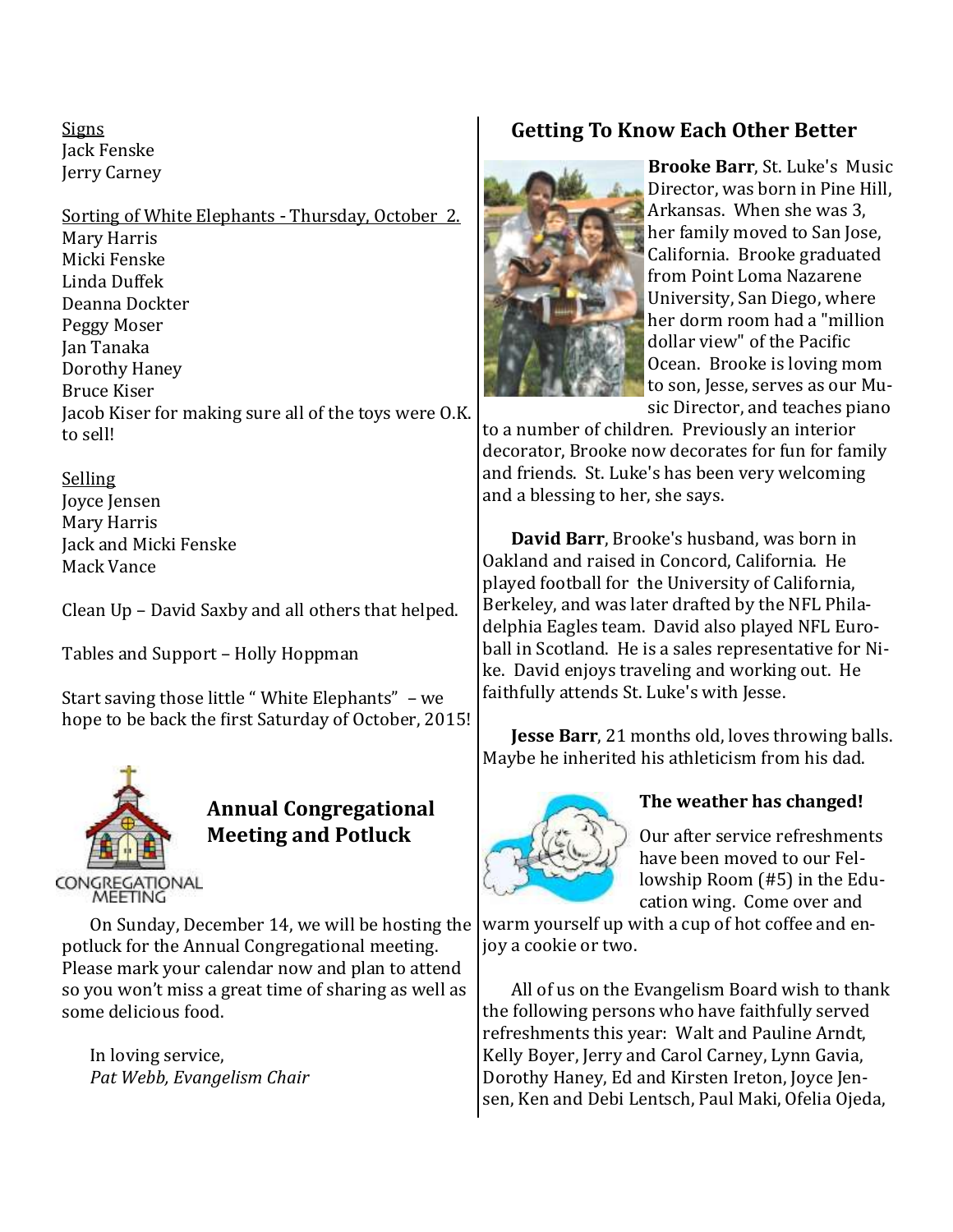Chona Sison, Mack and Carole Vance, and Robin and Ron Zoesch. Special thanks to everyone who has provided baked goods, juice and other treats, or helped clean up. Without all of you, this special time of fellowship would not be possible.

We can definitely use more people to serve. If you would like to help serve refreshments, please let me know or just add your name to the refreshment calendar in the church office.



We welcome Ramires Daniel King into the family of Christ. He was baptized on October 12. He is the son of Sunny and Jacquell King. His sponsors are: James and Veronica Gallway, Bryon and Aletha Peters, Wanerlyn R. Warner, Satta J. George, Lee G. Davis, Kwasi Lawrence, and Rupert McClendon. Grandparents are: Jacob and Christiana Wilson.



Beginning Sunday, November 2nd our Youth will begin selling 2015 Calendars. You will see them every Sunday after the 10:30am service until they are sold out. Each calendar is \$7.00 and proceeds go to support our Youth and their activities.



**Thanksgiving Eve Communion** Wednesday, November 27 7:00 PM

## Join in thanking our Lord for our many blessings.



 **Thanksgiving Eve Pie Social**

Please sign-up to bring a pie to share for the Pie Social after the Thanksgiving Eve Service. Make sure that it is pre-cut and in a disposable dish as leftovers are donated to the Narcotics Anonymous marathon meeting that is held at St. Luke's in the Multi-Purpose room.



### **CROP Walk 2014**

Thank you to all that supported our 2014 CROP Walk! We

raised \$155 this year to help feed the hungry in our community. It was a beautiful day for a walk around the Capitol and Old Sacramento. Our walkers included Amber Mansfield, Angie Martinez, Connie Reule, Pastor Carl and Kirsten Ireton. We hope next year we will have a bigger turn-out.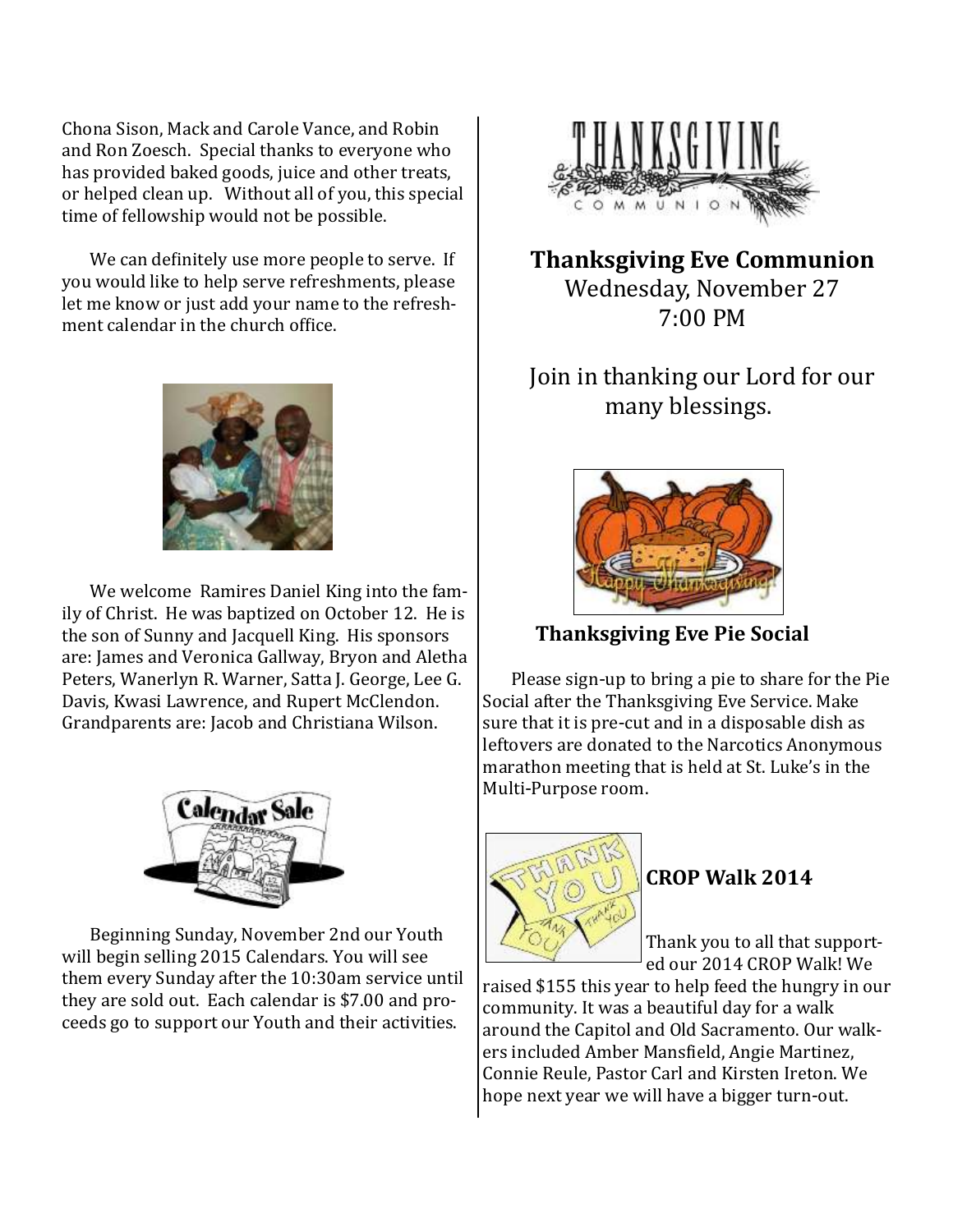

Dear St. Luke's,

Thank you for the backpack and all the school supplies in it.

Darnell Osako



St. Luke's Youth will begin taking orders for mini loaves of delicious Pumpkin Bread from Sunday November 2nd until Sunday, November 16th. Please sign-up so you don't miss out. The pumpkin bread will be available for pickup on Sunday, November 23rd after worship service in the kitchen. Your donations are greatly appreciate and will help fund youth group activities and outings.

We are also currently accepting donations of the following items: Flour, Sugar, Canned Pumpkin, and Eggs. If you have any questions, please contact Kirsten Ireton at 916-296-5907 or via email kireton@surewest.net.









| November 7  | <b>Andrew Harrison</b> |
|-------------|------------------------|
| November 10 | Judy Saxby             |
| November 14 | Julie Ireton           |
| November 15 | Marc Thomas            |
| November 16 | Alison Korhonen        |
| November 17 | <b>Betty Ley</b>       |
| November 17 | Mike Wilke             |
| November 22 | Rosary Jensen          |
| November 27 | Micki Fenske           |
| November 27 | Carl Hoppman           |

If your birthday is this month and you are not on our list please notify the church office, so we can update our files.



| November 2 | Mary F. Harris for anniversary of<br>membership at St. Luke's                     |
|------------|-----------------------------------------------------------------------------------|
| November 9 | Al and Irene Boschee for<br>anniversary                                           |
|            | November 16 Kelly Boyer for Connie's birthday                                     |
|            | November 23 Walt and Pauline Arndt In memory<br>of Ken                            |
|            | November 26 Larry and Deanna Dockter In<br>thanksgiving for our many<br>blessings |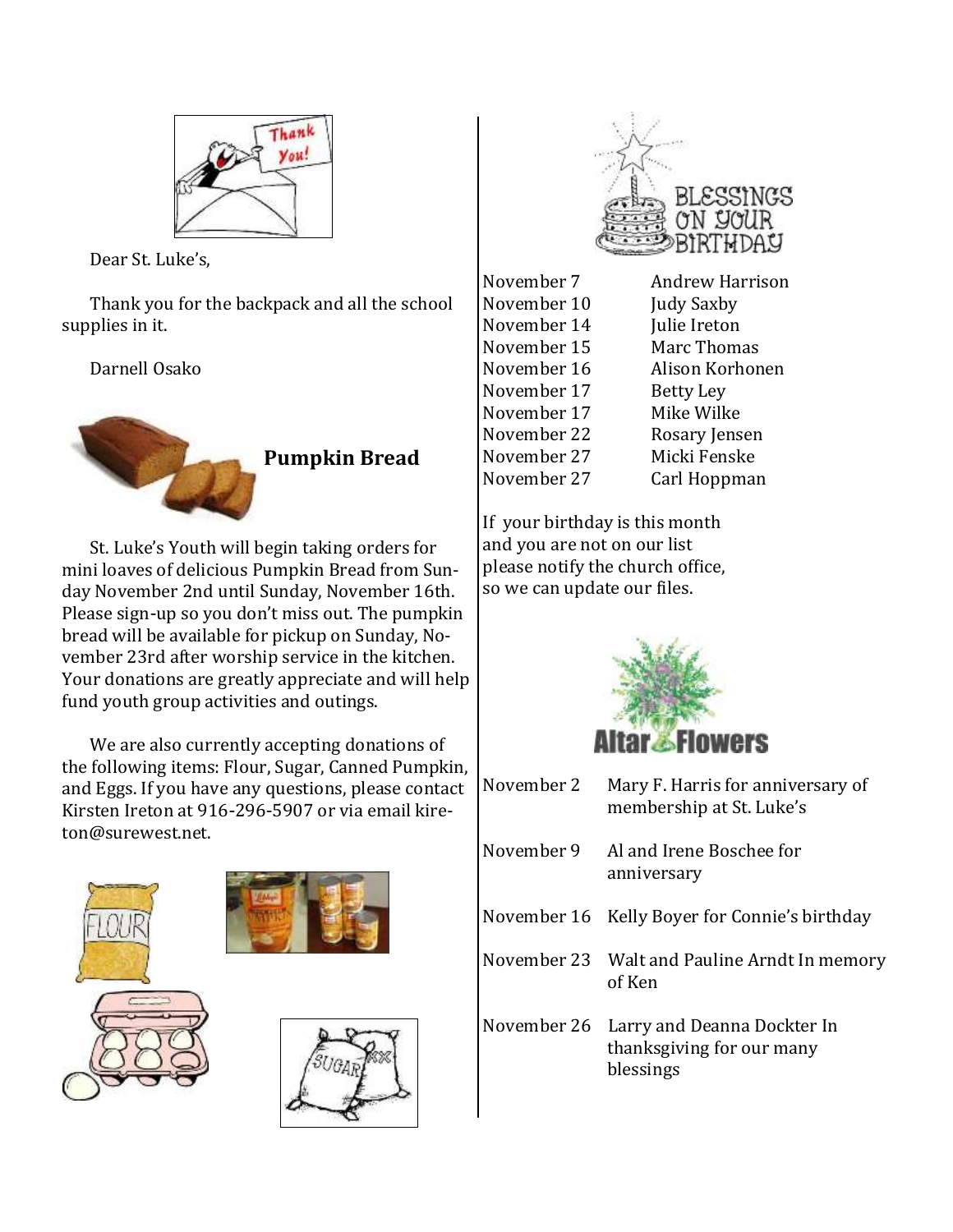# **Fun at the Fall Festival**

**Pastor Carl and Carol Carney**









**Mary F. Harris**



**Elsbeth Whitehurst**

**Faith Thomas and Friend**

**Latasha Lawrence and Carol Carney**



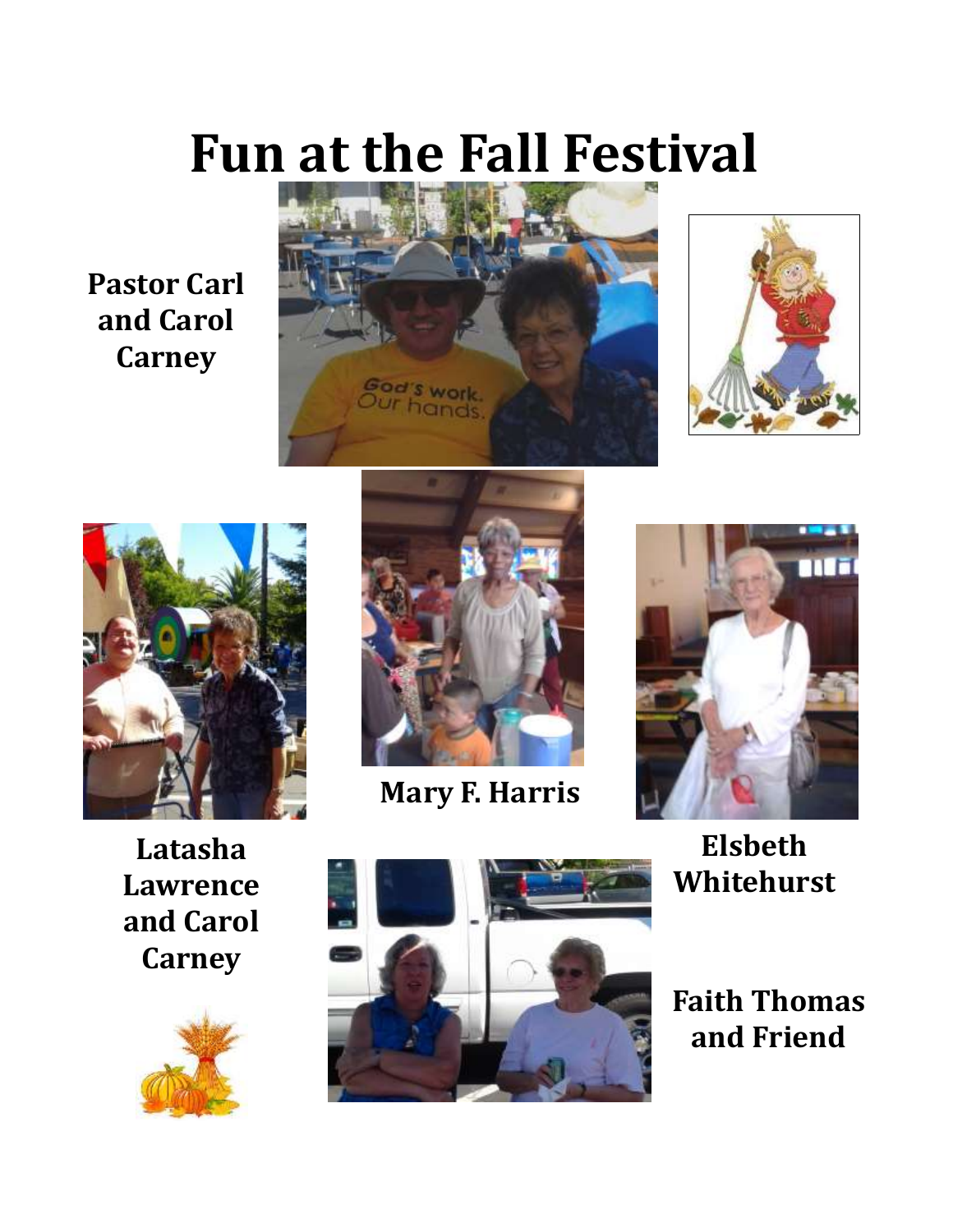

**There is nothing more joyous than the smiles of our little ones. Brooklyn Moser**





**Family Fun!**



## **Happy Vendors**





**More Happy Children**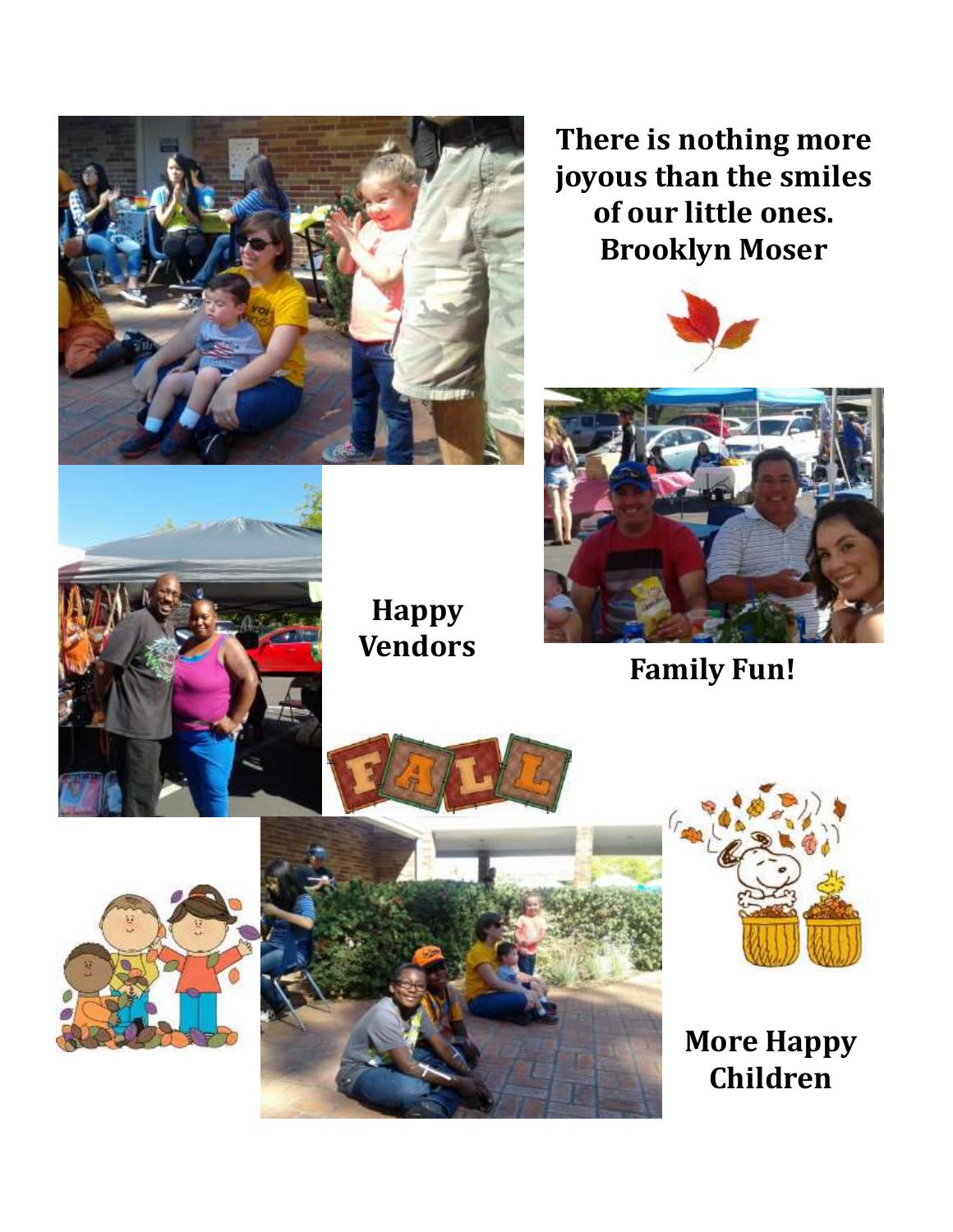

### A warning from Pauline Arndt!

If someone phones and when you answer they say "Grandma" Respond with Oh, which one are you to see if it is your grandson/daughter. I answered "Stephen" how are you? Well, he was in jail because of an auto accident he had been arrested for having his phone which caused the accident and his friend Peter was injured in the hospital but his father who is an attorney knew the judge so was getting his record expunged so he wouldn't have a record. But, they had a gag order on the case so he couldn't call his mom. Anyway, I ended up borrowing \$2,000 from my next door neighbor to go get some non traceable things at the drug store…the clerk at the drugstore questioned me if I was being scammed, not me I handle these things daily on the phone! So she insisted on giving me receipts for each one of the \$500 cards. I then went and phoned "his attorney" and gave him the numbers. I then waited for Stephen to phone me to be sure all was well. Saturday morning I forwarded my house phone to my cell so he could call me when I was at the market…which he did. He found on his attorney's desk a property lien for \$2,000 could I help him? I said no, I don't have \$2,000 I had to borrow the first from my neighbor. I kept asking if he had told his mom as I knew she would really let me have it for not calling her. Well, he didn't call back, I left 2 messages on his phone and sent him a text message. I was beginning to think I shouldn't have bailed him out. How would he get to work if his car was damaged, Oh, Ken had a hand in this, he doesn't want his truck sold so now Stephen will have to take it and drive it. It was Ken's baby. Our daughter Kathy came

by Saturday afternoon and I took her aside and told her what had happened and asked if she'd spoken to Gail. No, but they would see her that evening. So, nothing. I worried and prayed during service Sunday. I have had so much on my mind as you well know. So when we got home I called Kathy and asked if Gail had said anything about Stephen. She said no. But she did say something strange. Stephen told Gail he had gotten some strange messages from grandma did she know what they were about. So we talked and realized I had been scammed. Now I have to pay my neighbor \$2,000 that we don't have. I feel really bad. I am going to file a police report this morning. I just want folks to know not to respond to calls from anyone who says hi grandma. Make sure it is your grandchild before you say a name. All through the process I had red flags I couldn't understand, but wasn't thinking straight and not really up to par these days as you know.

My mom had to name me Pauline. I live up to the Perils of Pauline so well! **Thanks** 

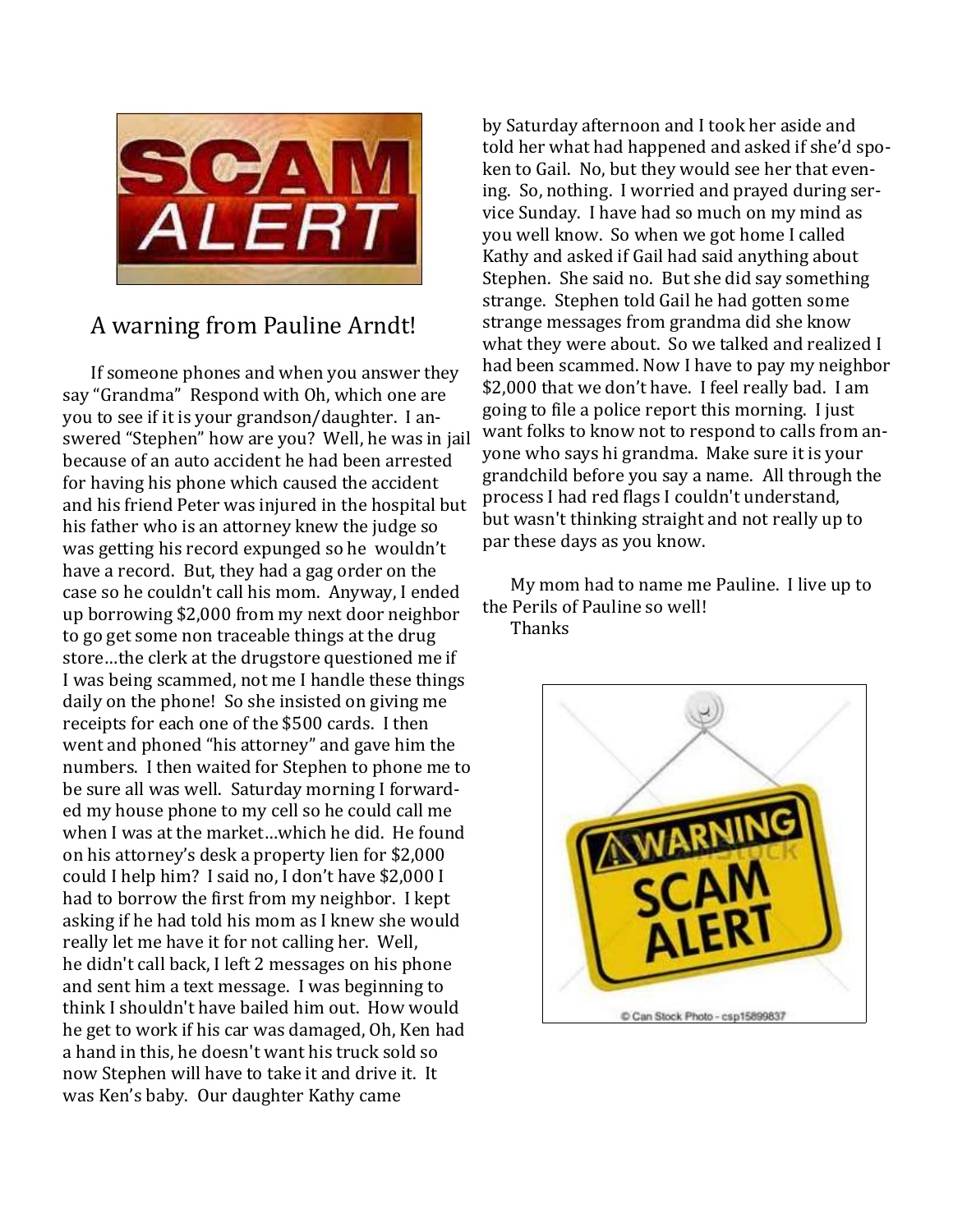## *WORSHIP ASSISTANTS*

|                | <b>Acolytes</b>                              |                    | <b>Psalm Leaders</b>              |
|----------------|----------------------------------------------|--------------------|-----------------------------------|
| Nov. $2$       | Daniel Encinas                               | Nov. 2             | Isabella Basquez                  |
| Nov. 9         | Isabella Basquez, Elizabeth Wilson           | Nov. 9             | Daniel Encinas                    |
| <b>Nov. 16</b> | Amber Mansfield, Angie Martinez              | Nov. 16            | Sierra Etchison                   |
| Nov. 23        | Joshua Bell, Morgan Furry                    | <b>Nov. 23</b>     | Women of the ELCA                 |
| Nov. 30        | Daniel Encinas                               | Nov. 30            | Morgan Furry                      |
|                | <b>Altar Care</b>                            |                    | <b>Readers 8:15 AM</b>            |
| 8:15 AM        | Cheryl Franklin                              | Nov. 2             | Sarah Madison                     |
| 10:30 AM       | Connie Reule, Nancy Minning                  | Nov. 9             | <b>Phil Petersen</b>              |
|                |                                              | Nov. 16            | Ron Webb                          |
|                | <b>Communion Servers</b>                     | Nov. 23            | Women of the ELCA                 |
|                | David Saxby, Janette Payne, Kirsten Ireton   | Nov. 30            | Christiana Wilson                 |
|                | <b>Counters</b>                              |                    | Readers 10:30 AM                  |
| Nov. 2         | Nancy Minning, Connie Reule                  | Nov. 2             | Marlene Kiser                     |
| Nov. 9         | Don Schell, Bob Behr                         | Nov. 9             | Sylvia Kohler                     |
| <b>Nov. 16</b> | Nancy Minning, Connie Reule                  | Nov. 16            | Ken Lentsch                       |
| <b>Nov. 23</b> | Holly Hoppman, Marlene Kiser                 | Nov. 23            | Women of the ELCA                 |
| Nov. 30        | Carolyn Andrews, Jack Fenske                 | Nov. 30            | Al Moser                          |
|                | Micki Fenske                                 |                    |                                   |
|                |                                              |                    | <b>Refreshments</b>               |
|                | Greeters                                     | Nov. 2             | Ed and Kirsten Ireton, Lynn Gavia |
| Nov. 2         | Al and Irene Boschee                         | Nov. 9             | Pending                           |
| Nov. 9         | Carole Edwards, Paul Edwards                 | Nov. 16            | Paul Maki and Chona Sison         |
| <b>Nov. 16</b> | Chet and Sarah Madison                       | <b>Nov. 23</b>     | Jerry and Carol Carney            |
| Nov. 23        | Women of the ELCA                            | Nov. 30            | Ken and Debi Lentsch              |
| Nov. 30        |                                              |                    | <b>Visitors Gifts</b>             |
|                | <b>Head Ushers</b>                           | Nov. 2             | Robin Zoesch                      |
| 8:15 AM        | Ron Franklin                                 | Nov. 9             | Pat Webb                          |
|                |                                              |                    | Thelma Williams                   |
| 10:30 AM       | Kelly Boyer                                  | Nov. 16<br>Nov. 23 | Pauline Arndt                     |
|                |                                              | Nov. 30            |                                   |
| Nov. 2         | <b>Prayer Leaders</b><br><b>Faith Thomas</b> |                    | <b>Kelly Boyer</b>                |
| Nov. 9         |                                              |                    | <b>Welcome Leaders</b>            |
|                | Laura Tice                                   |                    |                                   |
| Nov. 16        | Pat Webb<br>Women of the ELCA                | Nov. 2<br>Nov. 9   | Peggy Moser<br>Pat Webb           |
| Nov. 23        |                                              |                    |                                   |
| Nov. 30        | Peggy Moser                                  | Nov. 16            | <b>Chet Madison</b>               |
|                |                                              | Nov. 23            | <b>Carolyn Andrews</b>            |

#### *<u>eaders</u>*

| Nov. 23<br>Nov. 30 | <b>Carolyn Andrews</b><br>Pauline Arndt | Thanks   |
|--------------------|-----------------------------------------|----------|
|                    |                                         | Serving! |